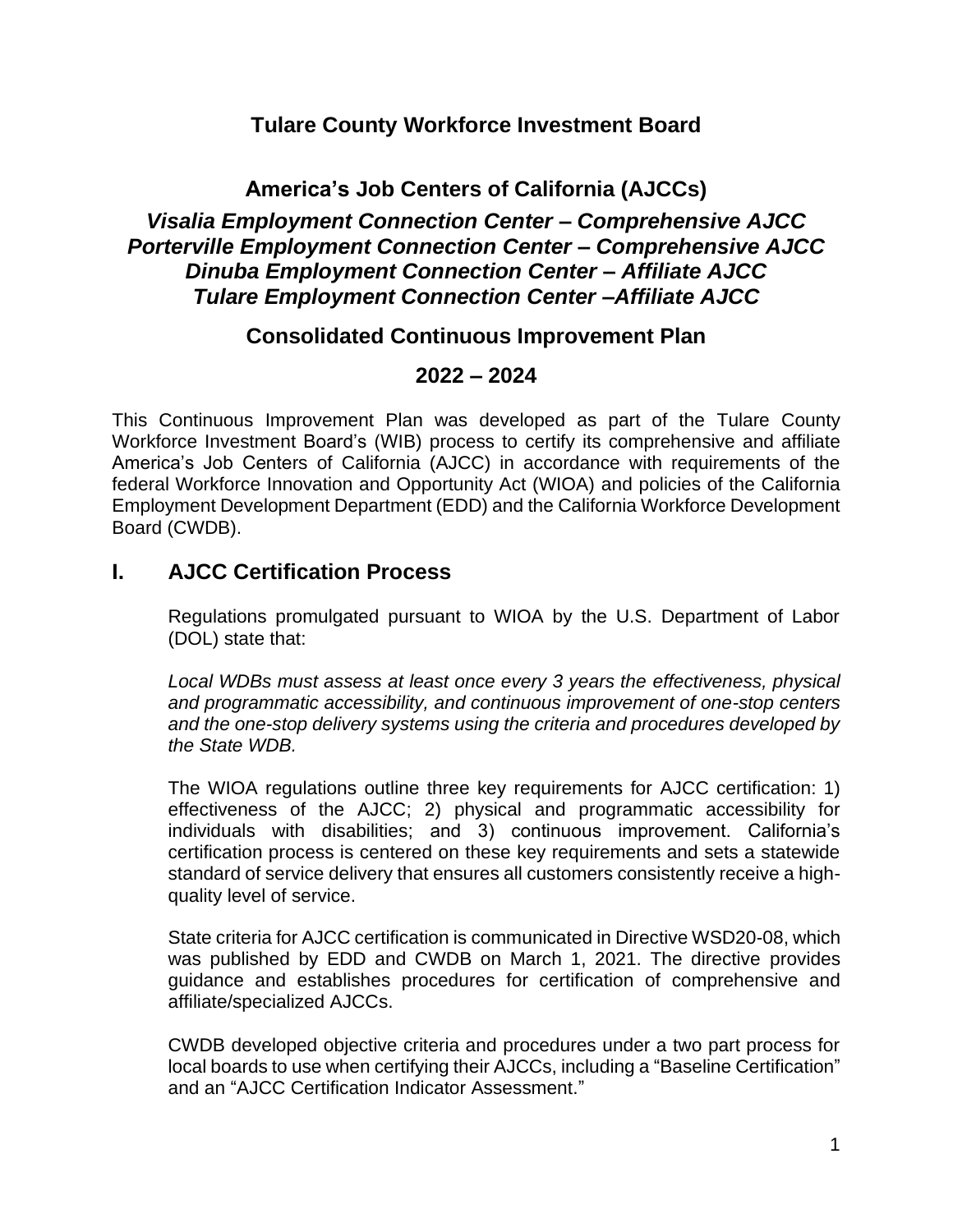Baseline AJCC Certification is intended to ensure that every comprehensive, specialized, and affiliate AJCC is in compliance with key WIOA statutory and regulatory requirements.

The AJCC Certification Indicator Assessment addresses seven "indicators" to measure continuous improvement for all AJCCs. These indicators are summarized under Section VI of this plan (below), along with continuous improvement goals for achieving improvements pertaining to each indicator.

Tulare County WIB engaged a neutral thirty-party to conduct an independent evaluation of the four Employment Connection Centers (i.e., AJCCs). The evaluation addressed Baseline and Indicator Assessment criteria and identified both strengths and opportunities for improvement.

# **II. Opportunities for Continuous Improvement**

The AJCC certification process identified services, approaches, strategies, and tasks that could benefit from further assessment and, as appropriate, actions to improve, enhance, or expand them. The opportunities for improvement are presented as recommendations within the AJCC Certification Indicator Assessment. AJCC leadership has agreed that these recommendations should be adopted as 2022 through 2024 goals within this Continuous Improvement Plan.

## **III. Oversight of the Plan and Attainment of Improvement Goals**

Tulare County WIB's Executive Director and the AJCC Operator have primary responsibility for oversight of the plan and actions taken to address the improvement goals summarized in section VI below. The Executor Director and the AJCC Operator will work with center management and workforce system partners to assign individuals and groups responsible for actions on each goal. The status of Continuous Improvement Plan goals will be reviewed no less than quarterly by AJCC leadership and applicable partners.

#### **IV. Target Dates and Recording Implementation of Improvement Strategies**

The target dates expressed in connection with each goal indicate the month and year by which the goal will be fully achieved and implementation of improvement strategies, as applicable, will be implemented. As plan goals are met and improvements are implemented, assigned individuals will be responsible for recording in writing the actions taken and results achieved. The AJCC Operator will compile and retain this documentation, which may be used to inform future plans and the next AJCC certification evaluation process.

Given changes to the economy, labor market conditions, workforce system priorities, and the public health environment that are likely to occur over the nearly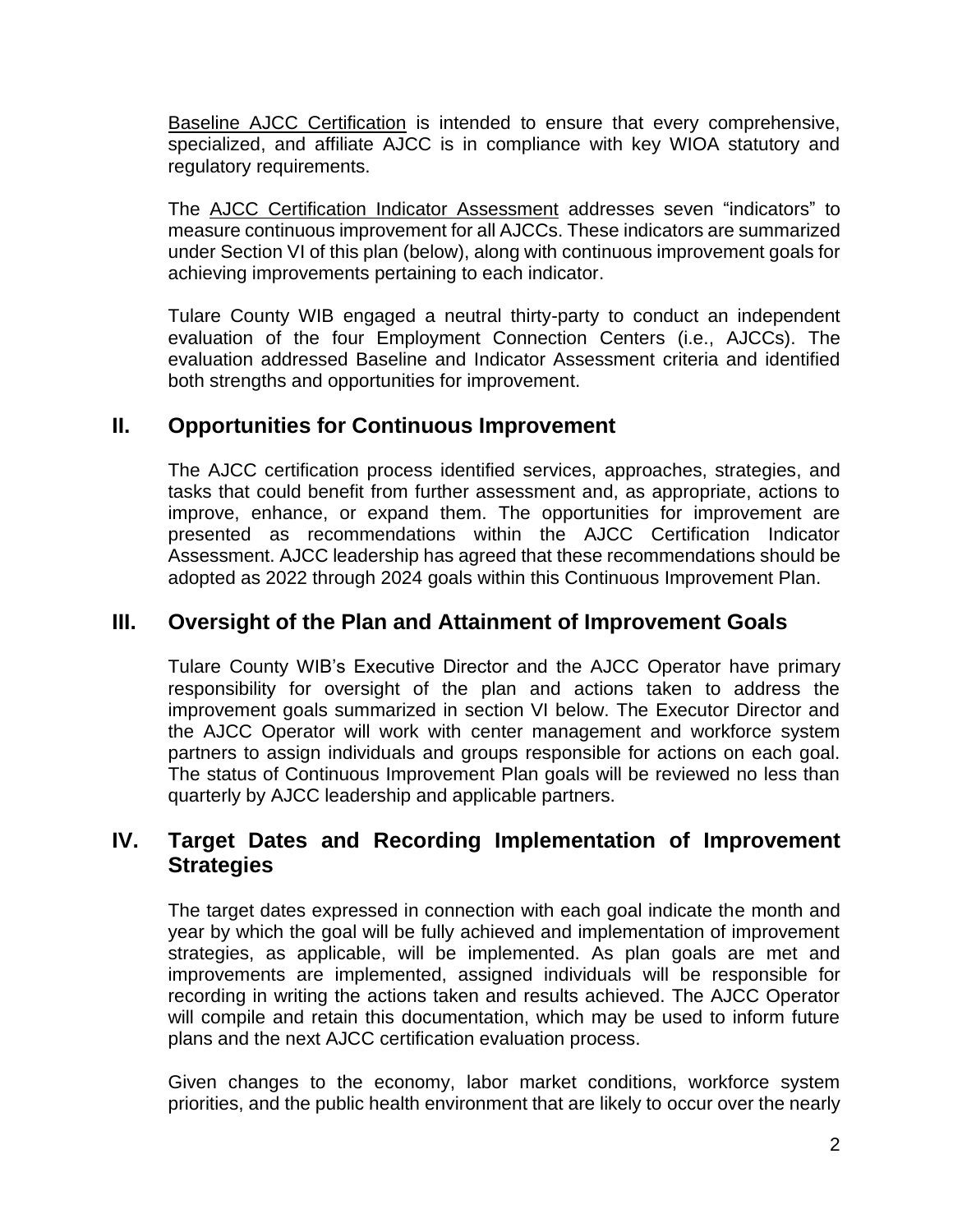three-year period covered by this plan, target dates may be adjusted. Such changes must be approved by the Tulare County WIB Executive Director.

#### **V. On-Going Focus on Improvement of Systems, Services, and Performance**

While the continuous improvement goals incorporated in this plan were drawn from recommendations made as the result of the 2021 AJCC Certification evaluation, they were informed by a wide variety of information and resources discussed and reviewed during the certification process, including, but not limited to, Tulare County WIB's Program Year 2021-24 Local Plan, the Memorandum of Understanding developed by the system partners, and many policies, procedures and processes.

Continuous improvement strategies and on-going availability of data may suggest the need for additional improvements. Therefore, AJCC leadership may add to or expand on the goals that currently make up this plan.

#### **VI. Continuous Improvement Goals**

Based on recommendations expressed in the 2021 AJCC Certification Indicator Assessment for the four Employment Connection Centers, the following continuous improvement goals have been adopted.

*INDICATOR 1*: The AJCC ensures universal access, with an emphasis on individuals with barriers to employment.

1.a. WIB and AJCC leadership should continue to assess the accessibility of virtual services for persons with disabilities

Target Date: January 2024

**INDICATOR 2**: The AJCC actively supports the one-stop system through effective partnerships.

2.a. While there is substantial evidence that the partners are satisfied with and value the AJCC and its services, a survey process similar to one used by the former AJCC Operator should be developed and implemented.

Target Date: May 2022

2.b. System leadership should examine opportunities and options to develop a system marketing message and/or materials.

Target Date: July 2022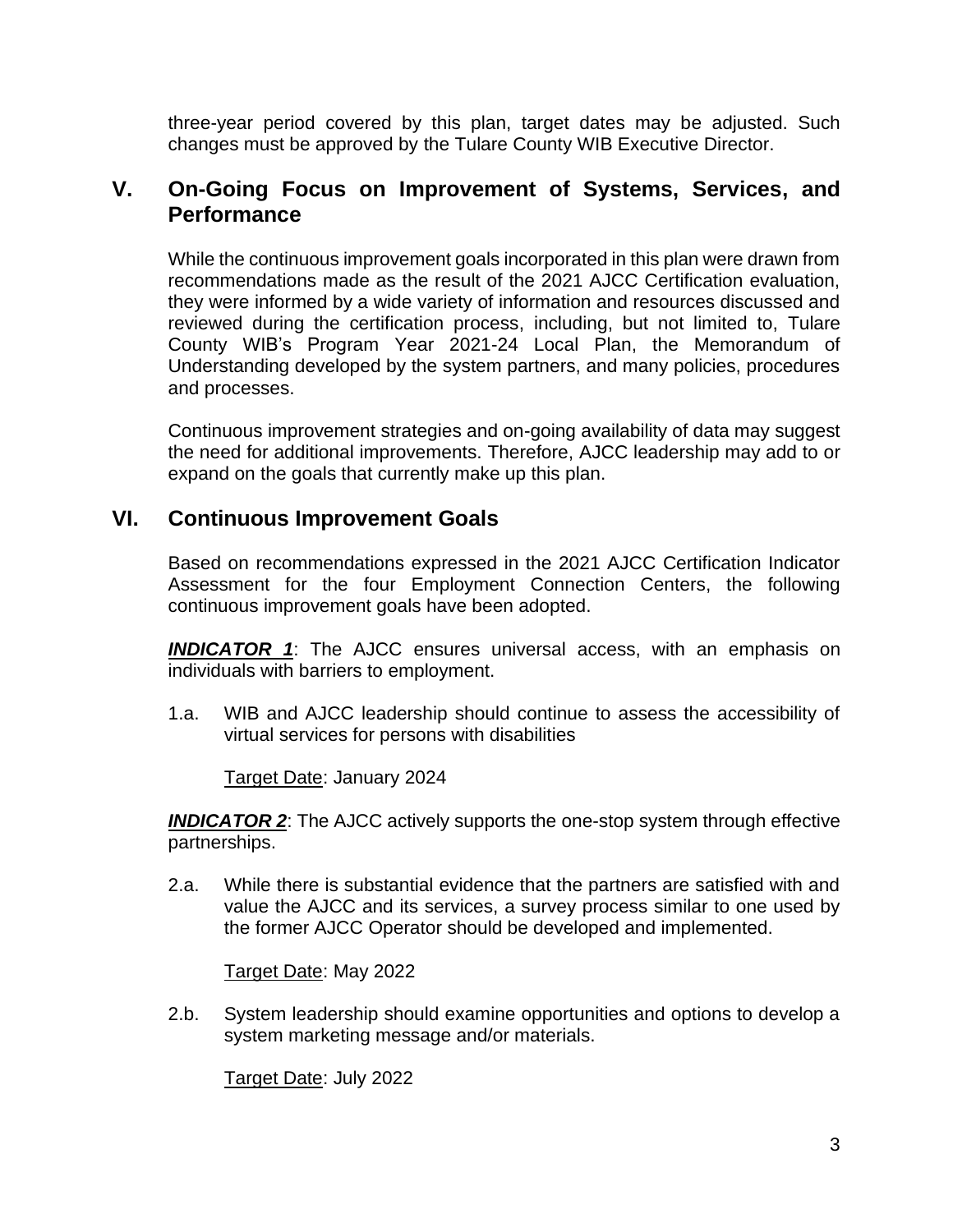*INDICATOR 3*: The AJCC provides integrated, customer-centered services.

3.a. Overall, continuous improvement goals concerning this indicator simply require that the WIB and the AJCCs continue to evaluate their effectiveness in terms of service integration and custom focus and make improvements wherever opportunities are identified.

Target Date: January 2024

*INDICATOR 4*: The AJCC is an on-ramp for skill development and the attainment of industry-recognized credentials that meet the needs of targeted regional sectors and pathways.

4.a. Beginning in PY 2021-22, the WIB should track year-to-year rates of participation in skills training.

Target Date: July 2023

**INDICATOR 5:** The AJCC actively engages industry and labor and supports regional sector strategies through an integrated business service strategy that focuses on quality jobs.

5.a. Working with AJCC service providers and system partners, the WIB should examine opportunities to develop or adopt a definition of "quality job" that would be commonly recognized by stakeholders throughout Tulare County.

Target Date: December 2023

5.b. The WIB should assess the effectiveness of its current system to survey businesses' satisfaction with services provided and consider whether a revised tool and process would elicit a higher response rate and reach a greater number of business customers

Target Date: April 2023

*INDICATOR 6*: The AJCC has high-quality, well-informed, and cross-trained staffing

6.a. While an annual training plan for the AJCCs was established and executed in PY 2019-20, the challenges of pandemic subsequently sidetracked the development of a new plan. Although training for AJCC staff and partners has continued throughout 2020 and 2021, WIB and AJCC leadership should work together to develop a plan for calendar year 2022 and beyond.

Target Date: July 2022